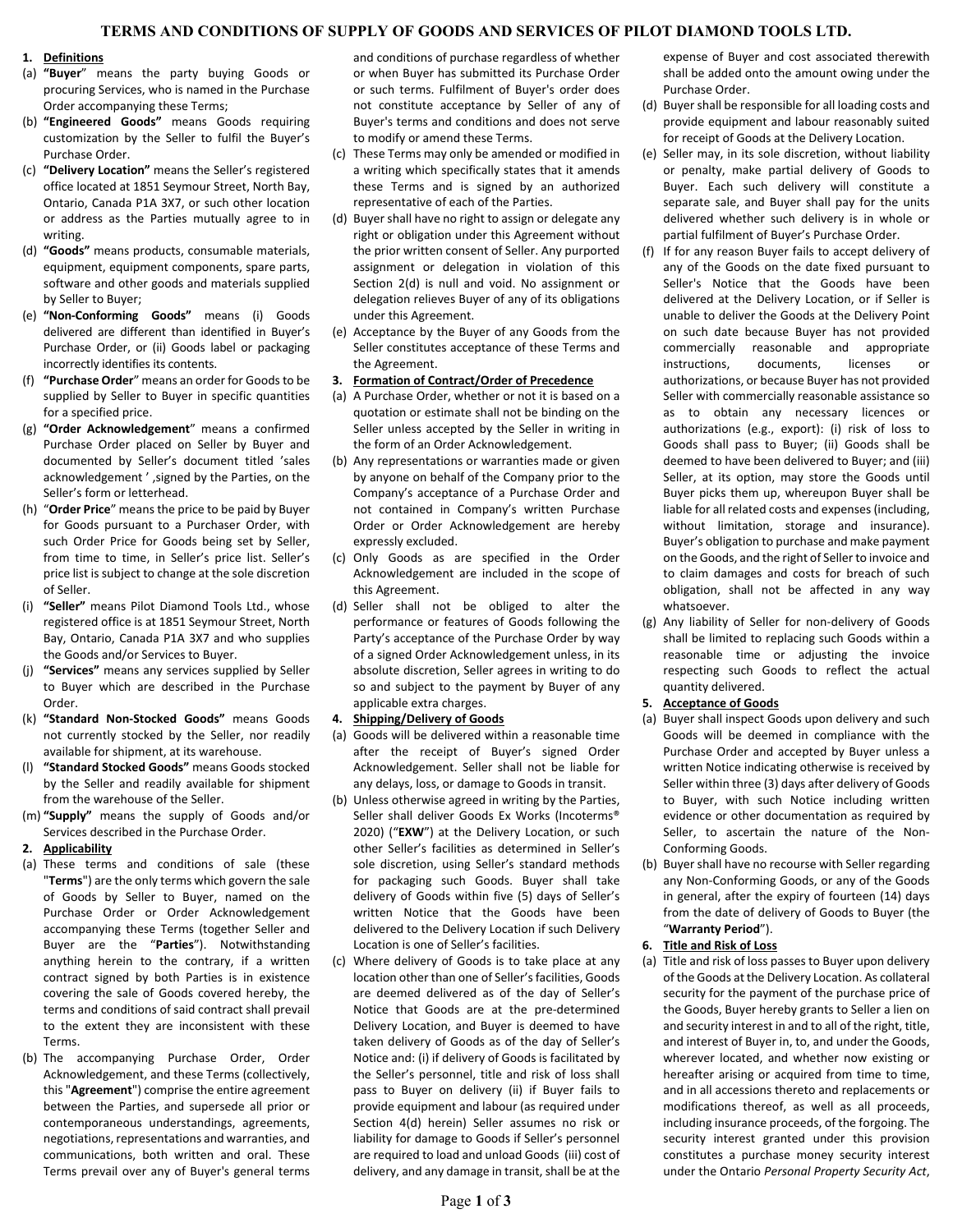# **TERMS AND CONDITIONS OF SUPPLY OF GOODS AND SERVICES OF PILOT DIAMOND TOOLS LTD.**

RSO 1990, Chapter P10.

## **7. Cancellation/Return of Goods**

- (a) Buyer shall have no right to cancel the Purchase Order or any part of the Purchase Order, unless Seller, at its sole discretion, agrees in writing to such cancellation.
- (b) Seller's determination as to whether it will accept any request for cancellation by Buyer shall be predicated on Buyer providing written Notice to Seller (i) requesting the cancellation of the Purchase Order, (ii) detailing the reasons of any such cancellation request, and (iii) providing such Notice within five (5) days of the circumstances giving rise to such reasons for cancellation.
- (c) Should Seller choose to accept Buyer's reasons for cancellation and cancel the Purchase Order, Buyer shall pay Seller's cancellation charges as herein provided, which the Buyer hereby acknowledges and agrees are reasonable.
	- (i) Standard Stocked Goods: 20% of Purchase Order Price;
	- (ii) Standard Non-Stocked Goods:
		- A. Prior to release for manufacturing: 15% of Purchase Order Price;
		- B. After production has commenced: 25% of Purchase Order Price; and
		- C. After production has completed: 35% of Purchase Order Price.
	- (iii) Engineered Goods:
		- A. Prior to release for manufacturing: 25% of Purchase Order Price;
		- B. After production has commenced: 50% of Purchase Order Price; and
		- C. After production has completed: 80% of Purchase Order Price.
- (d) Goods shall not be returnable by Buyer unless written approval is received from the Seller.

## <span id="page-1-0"></span>**8. Price and Payment**

- (a) Buyer shall purchase the Goods from Seller at the prices set forth in Seller's price list in effect at the time that Seller accepts the Purchaser Order and Buyer signs and returns the Order Acknowledgment to Seller. The Parties may elect to revise the Order Price on their mutual written agreement, which shall be evidenced by a revised Purchase Order and a revised, executed, Order Acknowledgement.
- (b) The Order Price is exclusive of shipping charges and insurance costs. Buyer shall pay for and shall hold Seller harmless from all shipping charges and insurance costs incurred by Seller in the delivery of Goods to Buyer.
- (c) The Order price is exclusive of all applicable taxes (including HST). Each Party shall be responsible for the payment of, and will pay, any applicable taxes, duties, and levies levied on that Party from time to time in relation to this Agreement.
- (d) Seller shall issue an invoice for each Purchase Order fulfilled by Seller. Buyer shall pay all invoiced amounts due to Seller net Thirty (30) days from the date of Delivery by Seller of the Goods to the Delivery Location, except for any amounts disputed by Buyer in good faith. Buyer shall make all payments in Canadian Dollars (CAD) by bank draft, certified cheque, or wire transfer in accordance with the instructions printed on the fact of the Purchaser Order.
- (e) If Seller determines in its sole discretion that Buyer's financial condition or creditworthiness is inadequate or unsatisfactory, then in addition to

Seller's other rights under this Agreement, or otherwise, Seller may without liability or penalty take any of the following actions:

- (i) accelerate any amounts owed by Buyer to Seller under this Agreement and any other Agreement between the Parties;
- (ii) on Five (5) days written notice to Buyer, modify the payment terms specified in Section 8(a) for outstanding and future transactions between the Parties, including requirement Buyer to pay cash in advance.
- (iii) cancel any previously accepted Purchase Orders;
- (iv) delay any further shipment of Goods to Buyer;
- (v) on Five (5) days written notice to Buyer, terminate this Agreement; or
- (vi) any combination of the above.

No actions taken by Seller under this Section 8(e) (nor any failure of Seller to act under this Section 8(e)) constitute a waiver by Seller of any of its rights to enforce Buyer's obligations under this Agreement including the obligation of Buyer to make payments as required under this Agreement.

- (f) Buyer shall notify Seller in writing of any dispute with any invoice (along with substantiating documentation and a reasonably detailed description of the dispute) within Five (5) days from the date of such invoice. Buyer will be deemed to have accepted all invoices for which Seller does not receive timely notification of disputes and shall pay all undisputed amounts due under such invoices within the period set forth in Section 8(d). The Parties shall seek to resolve all such disputes expeditiously and in good faith. Notwithstanding anything to the contrary, Buyer shall continue performing its obligations under this Agreement during any such dispute, including, without limitation, Buyer's obligation to pay all due and undisputed invoice amounts.
- (g) Except for invoiced payments that Buyer has successfully disputed under Section 8(f), Buyer shall pay interest on all late payments, calculated daily and compounded monthly at the lesser of the rate of Twelve Percent (12.0%) per month or the highest rate permissible under applicable law, calculated daily and compounded monthly. Buyer shall also reimburse Seller for all reasonable costs incurred in collecting any late payments, including legal fees on a solicitor-and-client basis. In addition to all other remedies available under this Agreement or at law (which Seller does not waive by the exercise of any rights under this Agreement), if Buyer fails to pay any amounts when due under this Agreement, Seller may (i) suspend the delivery of any Goods, (ii) reject Buyer's Purchase Orders, (iii) cancel Purchase Orders accepted by Order Acknowledgment, or (iv) terminate this Agreement under the terms of Section 14.
- (h) In accordance with Section 6(a) and this Section 8(h), Buyer hereby grants Seller a security interest in all Goods purchased hereunder (including Goods, Non-Conforming Goods, and Excess Goods) and the proceeds therefrom to secure Buyer's payment obligations under this Agreement. Buyer acknowledges that the security interest granted under this Section 8(h) is a purchase money security interest under Ontario

Law. Seller may file a financing statement for such security interest, and Buyer shall execute any documentation necessary to perfect Seller's security interest in such Goods.

- <span id="page-1-1"></span>**9. Intellectual Property Rights and Confidentiality**
- (a) Seller retains ownership in any technical information, drawings, specifications, and other intellectual property rights relating to the development, manufacturing, and supply of Goods. All such information, whether marked as "confidential" or not, shall be kept confidential by Buyer and shall not be disclosed to any third party unless and until the same is or becomes public knowledge nor shall any such information be used by Buyer for any purpose other than for the purpose of using any Goods supplied under this Agreement without Seller's prior written consent. Seller's trademarks and names and those of its associated companies shall not be used by Buyer otherwise than as applied by Seller to Goods or associated documentation.

## **10. Representations**

- (a) All drawings, descriptive matter, weights, dimensions and specifications supplied by Seller are approximate only unless otherwise stated and all descriptions and illustrations contained in Seller's catalogues, price lists and advertising matter are by way of general description, are stated by Seller in good faith based on Seller's experience as being correct within acceptable tolerances but are approximate only, in no way are binding on Seller and do not form part of the Agreement unless specifically stated to do so.
- (b) It is Buyer's responsibility to ascertain whether the capacity and performance of the Goods are sufficient and suitable for Buyer's purposes. Seller makes no representation whatsoever with respect to the Goods, including any: (i) Condition or warranty of merchantability; or (ii) Condition or warranty of fitness for a particular purpose, whether express or implied by law, course of dealing, course of performance, usage of trade, or otherwise.
- (c) Seller shall have no liability to Buyer in respect of any defect in the Goods, and all conditions and warranties, whether express or implied, as to the quality of the Goods, their fitness for any particular purpose, or their design, manufacture, materials, components, specification, and performance, are excluded.
- (d) Except as expressly warranted in writing to Buyer, the Goods are supplied by Seller "as is" and Buyer assumes all risk as to the results of the Goods.

## <span id="page-1-2"></span>**11. Limited Warranty**

- (a) Seller shall not be liable for defect in the Goods unless: (i) Buyer gives written Notice of the defect, clearly described, to Seller within five (5) days of the time when Buyer discovers or ought to have discovered the defect; (ii) Seller is given a reasonable opportunity after receiving the Notice to examine such Goods and Buyer (if requested to do so by Seller) returns such Goods to Seller's place of business at Buyer's cost for the examination to take place there; and (iii) Seller verifies Buyer's claim that the Goods are defective and deems the Goods defective in writing to Buyer.
- (b) Seller shall not be liable for defect in the Goods if: (i) Buyer makes any further use of such Goods after giving such Notice; (ii) the defect arises